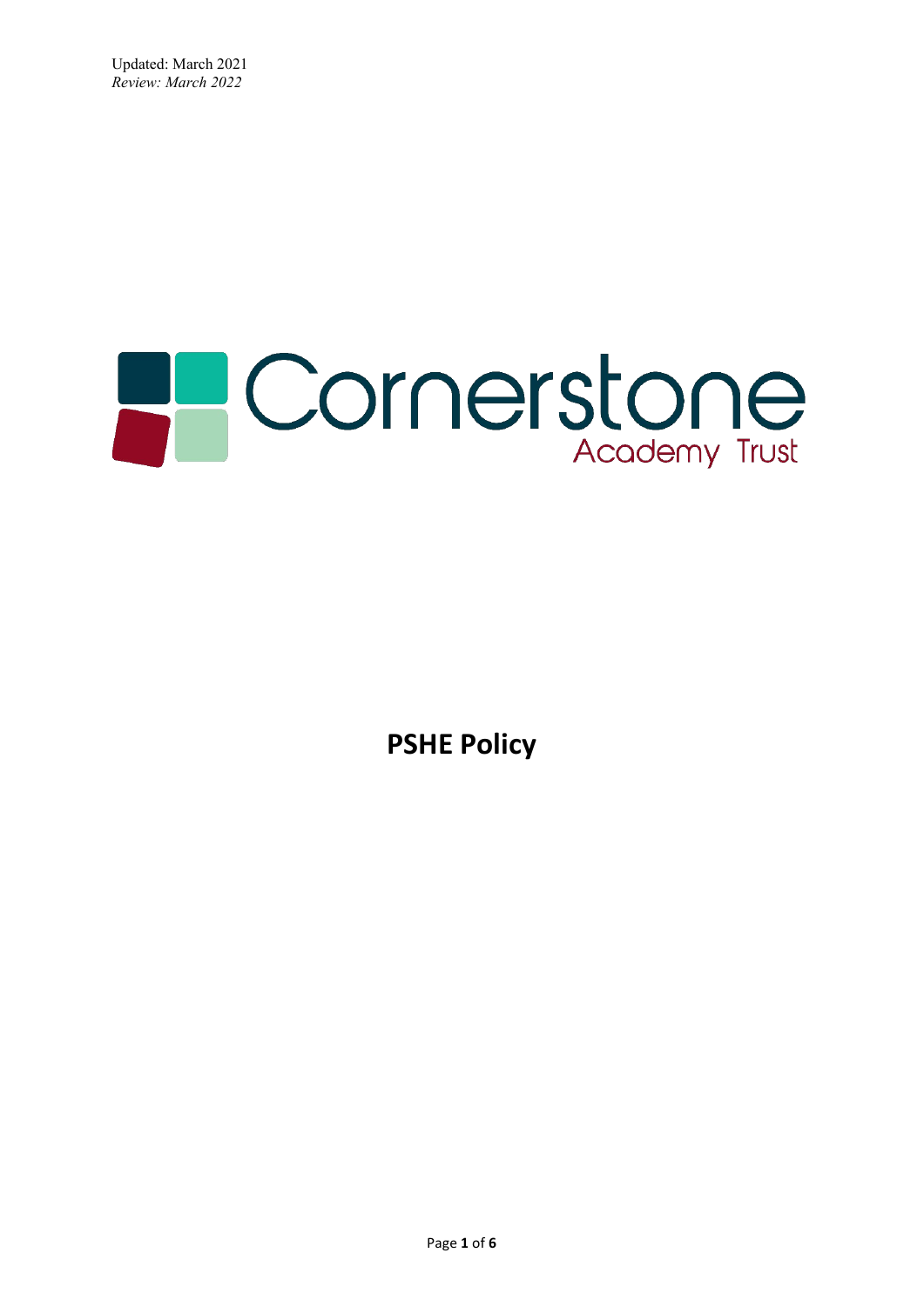# **Aims and Objectives**

PSHE enables children to become healthy, confident, independent and responsible members of society. We encourage our children to play a positive role in contributing to the life of the school and the wider community; in so doing we help to develop their sense of self-worth. We teach them how society is organised and governed and about rights and responsibilities. They learn to appreciate what it means to be a positive member of a diverse multicultural society. PSHE helps children to acquire the skills, knowledge and understanding, attitudes and values, which are necessary to make sense of their life experiences and to feel confident and informed.

We aim to prepare our children for their future through the delivery of a comprehensive PSHE programme. The aims of PSHE are to enable the children to:

- Develop spiritually, morally, socially and culturally;
- Know and understand what constitutes a healthy lifestyle;
- Be aware of safety issues;
- Understand what makes for good relationships with others;
- Understand and manage their emotions;
- Value themselves and respect others;
- Acknowledge and appreciate difference and diversity;
- Be independent and responsible members of the school and the local community;
- Be positive and active members of a democratic society;
- Develop self-confidence and self-esteem, and make informed choices regarding personal and social issues;
- Safeguard the environment;
- Develop good relationships with other members of the school and the wider community.

Cornerstone Academy Trust's PSHE programme will:

- Develop confidence and responsibility and making the most of children's' abilities;
- Prepare to play an active role as citizens;
- Develop a healthier, safer lifestyle;
- Develop an emotional intelligence;
- Develop good relationships and respect differences between people.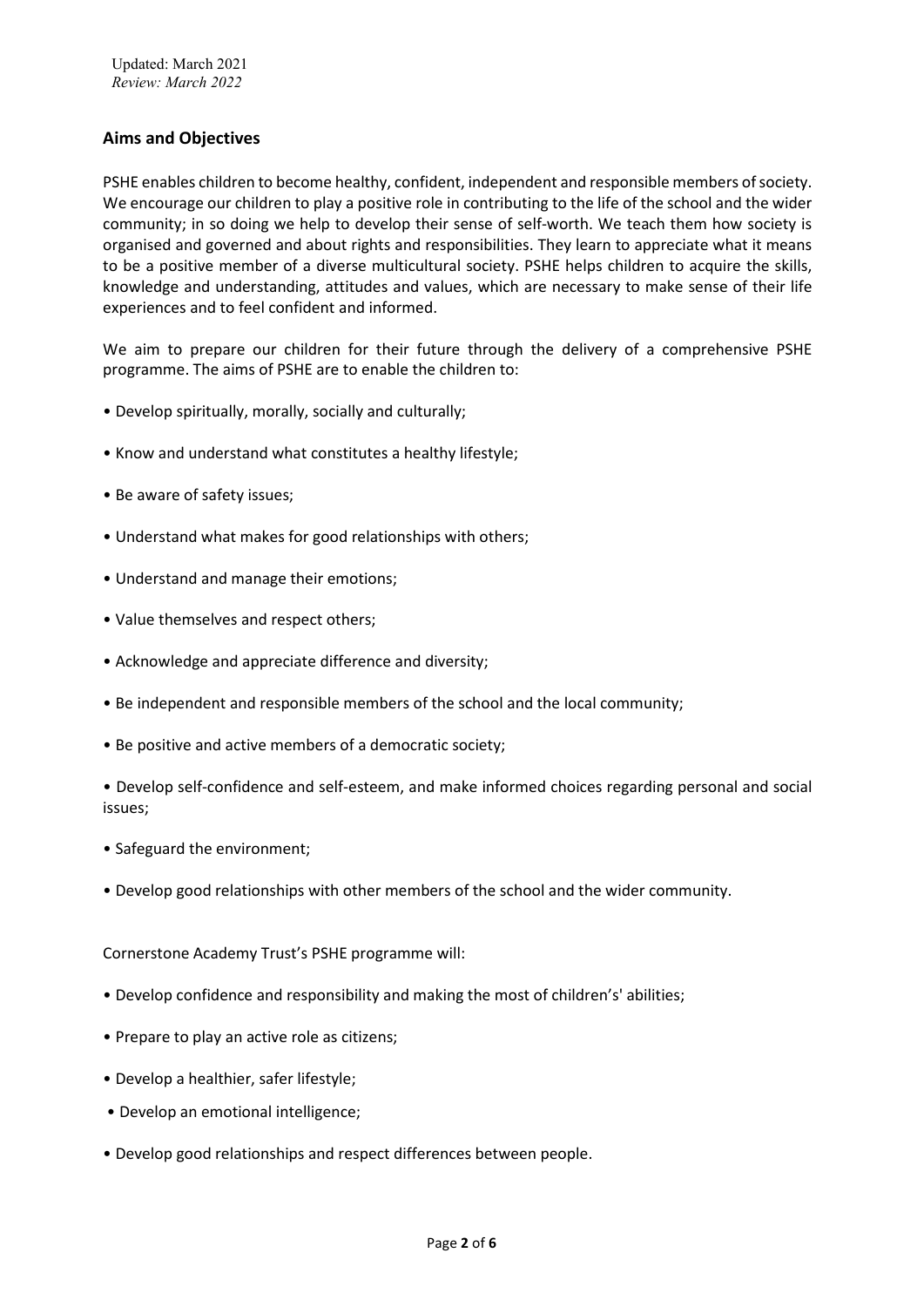To provide pupils with the knowledge, understanding, attitudes, values and skills they need in order to reach their potential as individuals and within the community. Pupils are encouraged to take part in a wide range of activities and experiences across and beyond the curriculum, contributing fully to the life of our schools and communities. In doing so they learn to recognise their own worth, work well with others and become increasingly responsible for their own learning. They reflect on their experiences and understand how they are developing personally and socially, tackling many of the spiritual, moral, social and cultural issues that are part of growing up.

They learn to understand and respect our common humanity, diversity and differences so that they can go on to form the effective, fulfilling relationships that are an essential part of life and learning.

# **Citizenship Education**

There are 3 interrelated strands in the framework: -

- Social and moral responsibility
- Community involvement
- Political literacy

These should be taught to prepare children to play an active role as members of a democratic society, to develop independence and responsibility, and to make informed choices about their own lifestyle.

#### **Objectives/Pupil learning Outcomes**

The PSHE programme will support the development of the skills, attitudes, values and patterns of behaviour, which enable pupils to;

- Have a sense of purpose
- Value self and others
- Form relationships
- Make and act on informed decisions
- Communicate effectively
- Work with others
- Respond to challenge
- Be an active partner in their own learning
- Be active citizens within the local community
- Explore issues related to living in a democratic society
- Become healthy and fulfilled individuals
- Understand emotions of others and be able to express own emotions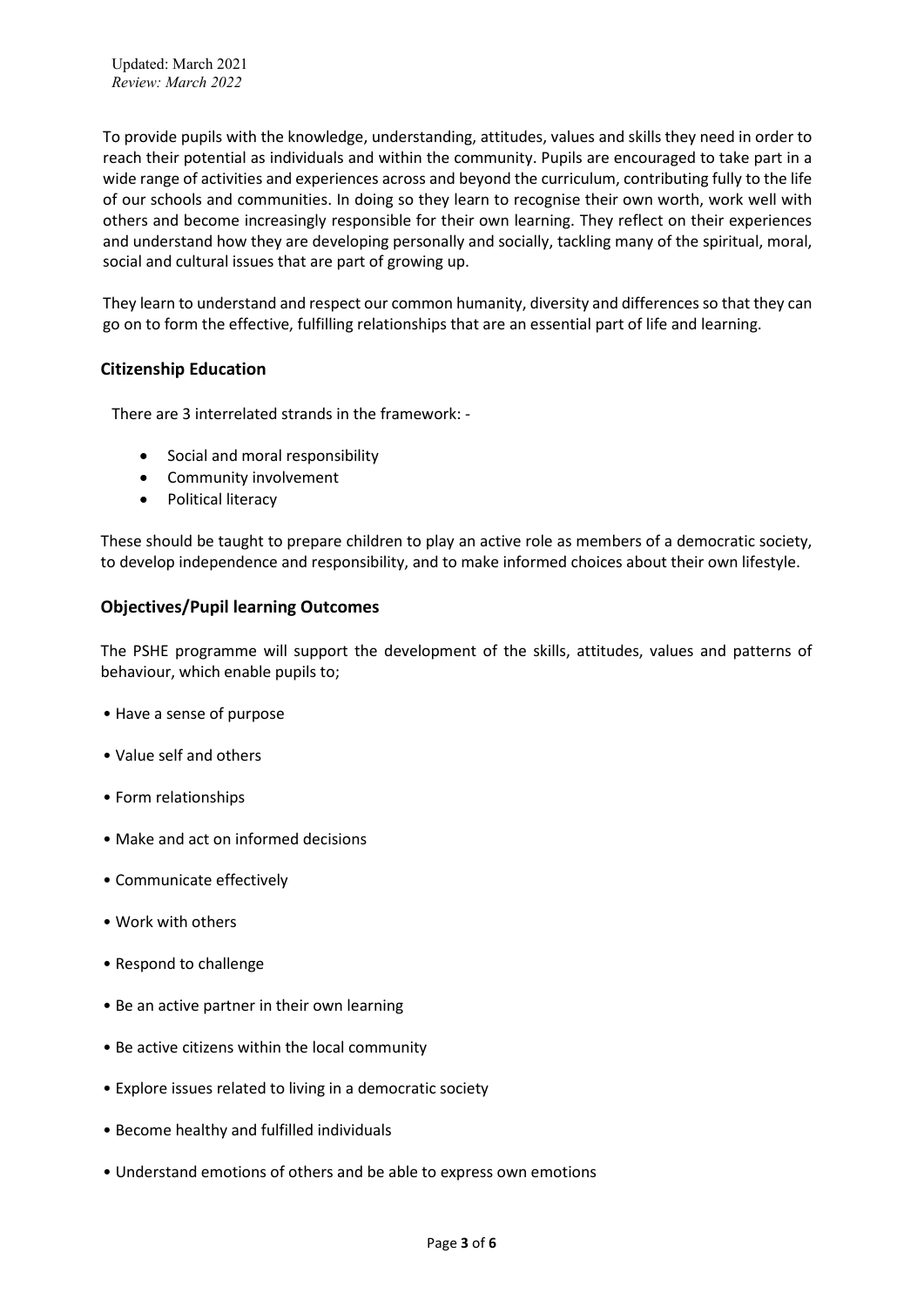# **Consultation**

Trustees and the Trust Nurse will work with the coordinator to develop relevant policies (for example, Anti-Bullying). Parents are consulted on the coverage of the PSHSE curriculum and invited to give their feedback and views.

#### **Organisation**

PSHE is part of the whole Trust ethos. Student Voice is used to give children an understanding of the democratic process. Student Voice is also actively involved in developing whole school understanding of key PSHE areas, including healthy eating, community involvement, anti-bullying and looking after the environment. Task forces involving children through both Key Stages are set up who run projects in these areas.

Within the class:

At each school a range of teaching and learning styles are adopted. We place an emphasis on active learning by including the children in discussions, investigations and problem-solving activities. We encourage the children to take part in a range of practical activities that promote active citizenship e.g. charity fundraising, the planning of special events such as a special assembly or involvement in an activity to help other individuals or groups less fortunate than themselves. Classes are organised in such a way as to enable participation in discussions to resolve conflicts or set agreed classroom rules of behaviour. We offer our children the opportunity to hear visiting speakers, such as police and representatives from the local community, whom we invite into school to talk about their role in creating a positive and supportive local community.

The residential experience provided for children in Year 6 make an important contribution to the pupils' personal, social, emotional and citizenship development.

# **Teaching and Learning Methods**

Methods of approach:

A variety of teaching and learning strategies are used to deliver PSHE which take into account pupils' age, development, understanding and needs. Pupils will need to work in a safe, secure climate to be able to explore their own and others' attitudes, values and skills.

Effective PSHE lessons will involve a high level of interaction where each pupil has planned opportunities for learning through:

• The development of a trusting relationship between the teacher and the pupils enabling the consideration of sensitive issues to take place. Mentoring sessions in Year groups 3-6 cover this area.

- Collaborative work
- Circle time activities
- Opportunities for reflection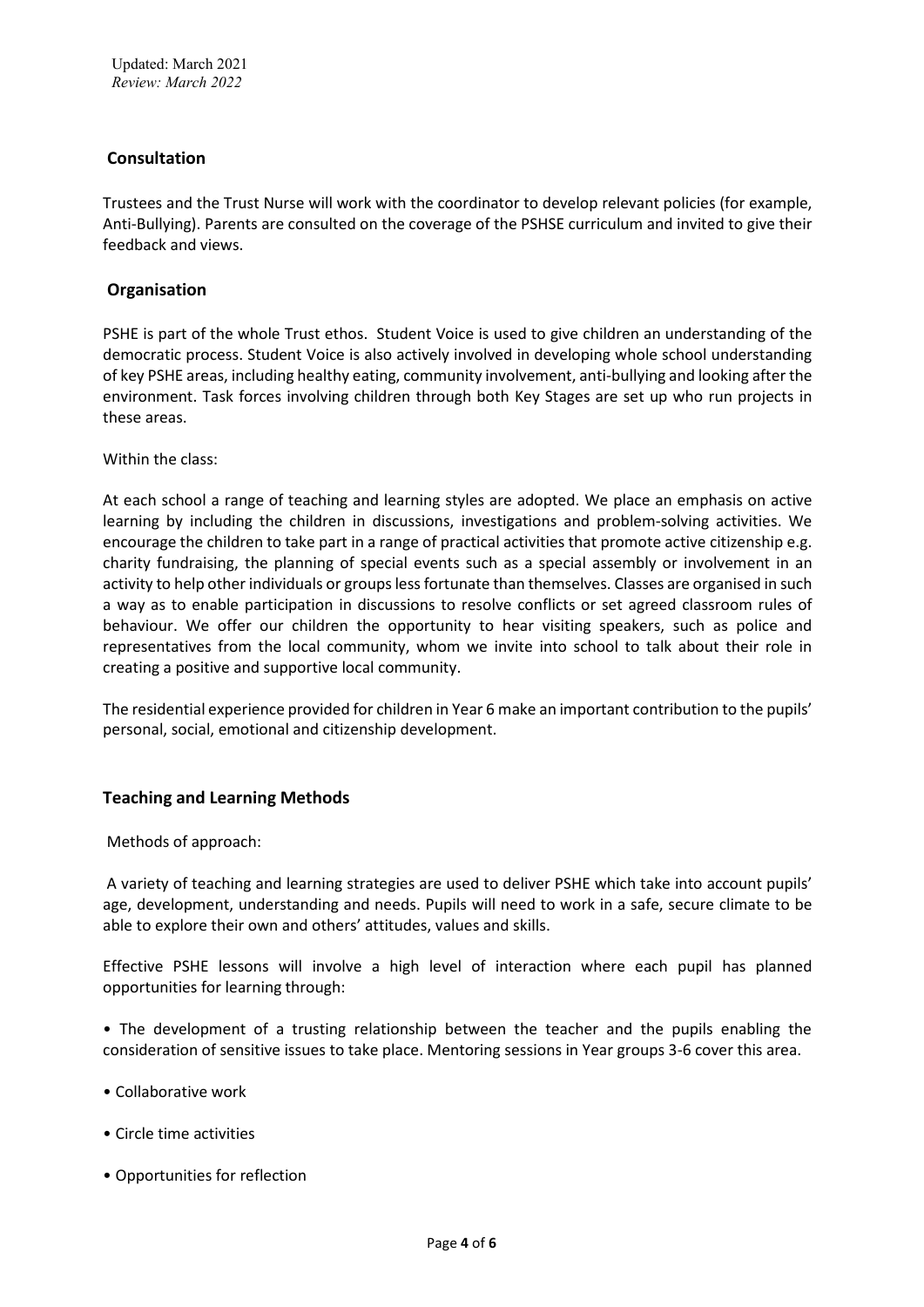- Challenge within a safe environment
- Respect for each genuinely made contribution
- Negotiation
- Accommodating new information and skills
- Building on current experience and use first-hand learning to achieve positive ends

#### **Assessment**

Assessment at Cornerstone is ongoing. Children's attainment is judged alongside the key objectives once a term through pupil discussion, observation and written work. These judgements are used to inform the coordinator and the class teacher which children are performing below, in-line and above expectations.

The PSHE co-ordinator will monitor delivery of the programme once a term through observation and discussion with teaching staff to ensure consistent and coherent curriculum provision. The Head Teacher is presented with a summary of the main findings.

Evaluation of the programme's effectiveness will be conducted on the basis of:

- Pupil and teacher evaluation of the content and learning processes
- Staff meetings to review and share experience

• Assessment of pupil learning objectives/outcomes. Assessed through observation, 1:1 activities and PASS.

#### **Links with other policies**

We recognise the clear link between PSHE and the following policies and staff are aware of the need to refer to these policies when appropriate

- Sex and Relationship Education
- Teaching and Learning
- Equal Opportunities
- Child Protection
- Behaviour
- Anti-Bullying